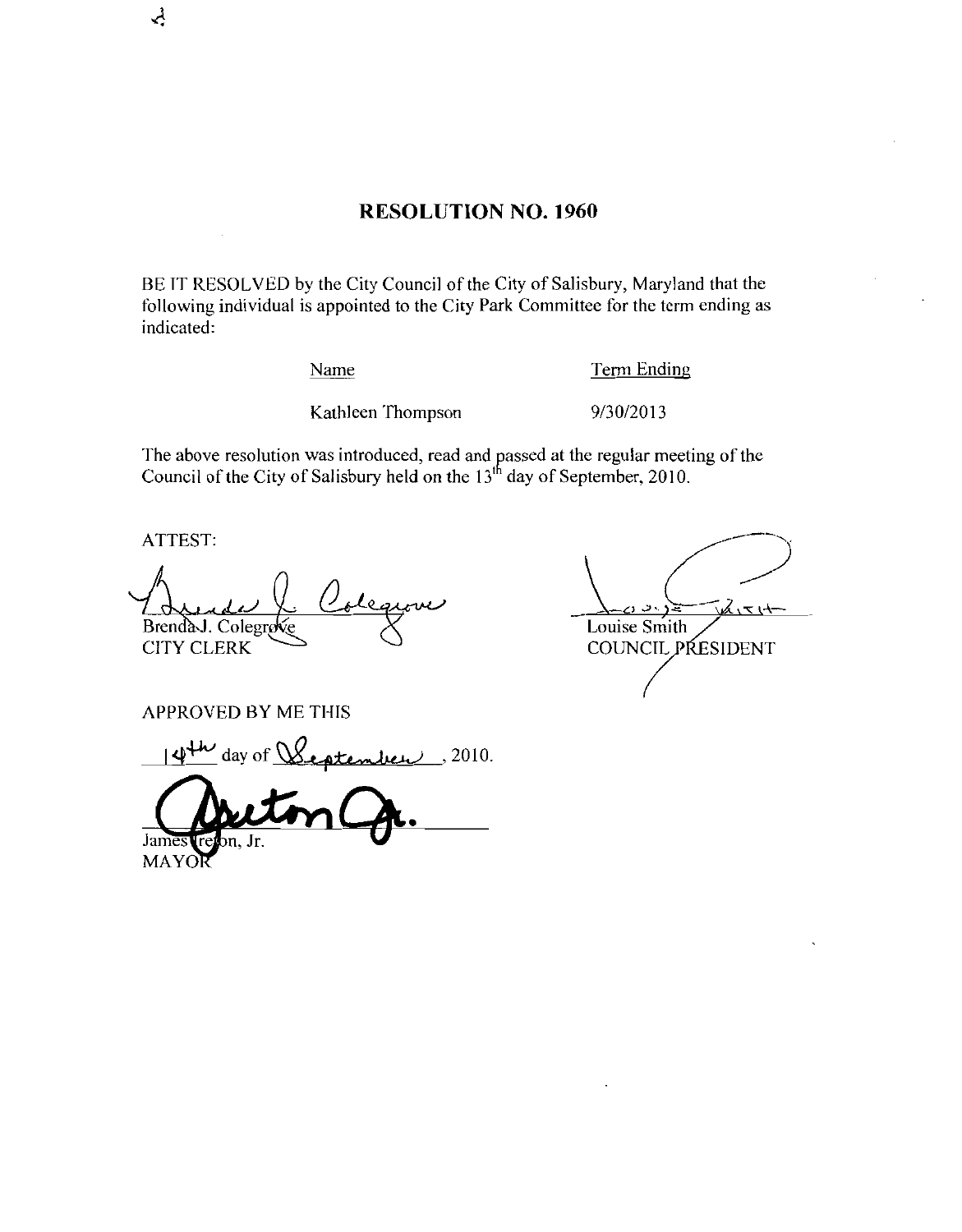# INTER

# $\frac{1}{\frac{1}{\text{OFFICE}}}$  MEMO

## OFFICE OF THE MAYOR

To: John Pick From: Sherrell McBride Subject: Appointment to the City Park Committee Date: September 7, 2010

Mayor Ireton would like to appoint the following person to the City Park Committee with <sup>a</sup> term ending as followed Eandidate Term Endi<br>Kathleen Thompson 9/30/2013

Candidate **Term Ending** 

Candidate Candidate Term Ending<br>
Candidate Term Ending<br>
Kathleen Thompson<br>
Sletter of interest and the Resolution necessary for her<br>
appointment. Please forward this information to the City Council so it may be placed on t appointment. Please forward this information to the City Council so it may be placed on the agenda for the next City Council meeting. Please let me know if you have any questions.

Attachments

CC: Mayor Ireton